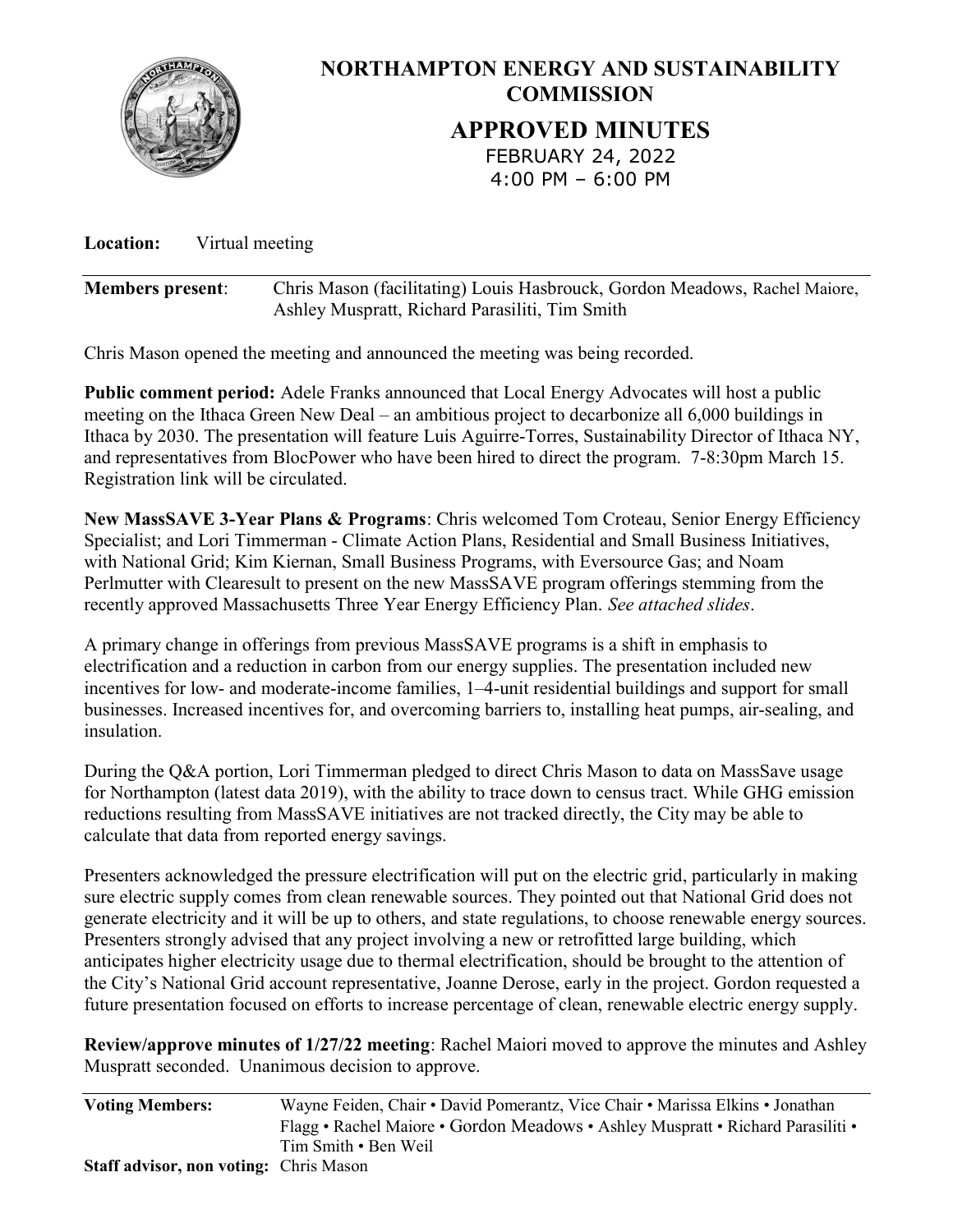Early NESC Input into Construction projects, Initiatives, Regulation or Policy Changes: Table was provided (see attached) with the proviso that it currently is not consistent in including projects from various departments that are underway in pre-procurement. This will get clarified for future use.

Public Comment on draft DOER Opt-in Stretch Code: Adele Franks briefly summarized the new Opt-in Stretch Energy Code 'straw proposal' saying that it is disappointing for many reasons, including that they allow fossil fuels to power buildings and that the new codes do not include building renovations. A letter being circulated to municipal officials by a Net-Zero Coalition was offered to the NESC to sign. Ashley Muspratt moved to sign it, and the motion was seconded by Rachel Maiori. Since the timeline is tight (comments due to DOER by 5pm on March 9), the idea was discussed that waiting to see what happens is not a viable option and that there are no obvious downsides to signing the letter now. The vote was unanimously in favor. Chris Mason will sign the letter on behalf of NESC.

## Follow up from Previous Meeting:

Heat Pump Pilot: Chris announced that the DOER has determined that the \$500,000 directed to this program will include Easthampton as well as Northampton and that there is a meeting scheduled next Monday for the two communities and the DOER to discuss this initiative. Chris asked for direction on program features and which priority groups and technologies to focus on.

- o Perhaps use some of the funds for mitigating existing barriers to heat pumps and weatherization that are not covered by new MassSave program
- o Need for technical assistance to review contractor plans/designs/sizing for heat pumps prior to installation
- o Need outreach to residents about the program and someone to answer questions
- o Need to fill holes that MassSave doesn't fill and coordination between the programs
- o One focus group should be small business
- o Remove geothermal from list of possible covered technologies
- o Add battery storage to the covered technologies

Select High Impact Project: Tabled due to time. This needs to be a primary focus of another meeting.

Rotating Department Report – Richard Parasiliti, DPW: Rich presented on behalf of DPW

- o Two-phase Enterprise Fund project to upgrade the wastewater treatment plant. First phase \$10million for electrical upgrades. Second construction of plant upgrades expected to be \$20M not including construction administration.
- o Drinking water reservoir Enterprise Fund upgrades: \$850K for design and \$10M for construction
- o Urban forestry project- 1,690 new trees planted with 12,047 volunteer hours
- o DCR grants of \$30,000 each used for street tree inventory in 2016 and Environmental Justice (EJ) plantings in 2019. They now have full time tree crew and an after-care crew. They use organic fertilizer and biochar for each tree.
- o Organic turf program began in 2015 at Florence Fields and now includes all municipal property
- o DPW purchased an electric ride-on mower for \$23,000 and is hoping to phase out gas powered mowing as well as 2-cycle weed-whackers
- o They have purchased a robotic painting machine for the athletic fields to replace 1.5 staff and a gas-powered painting machine.